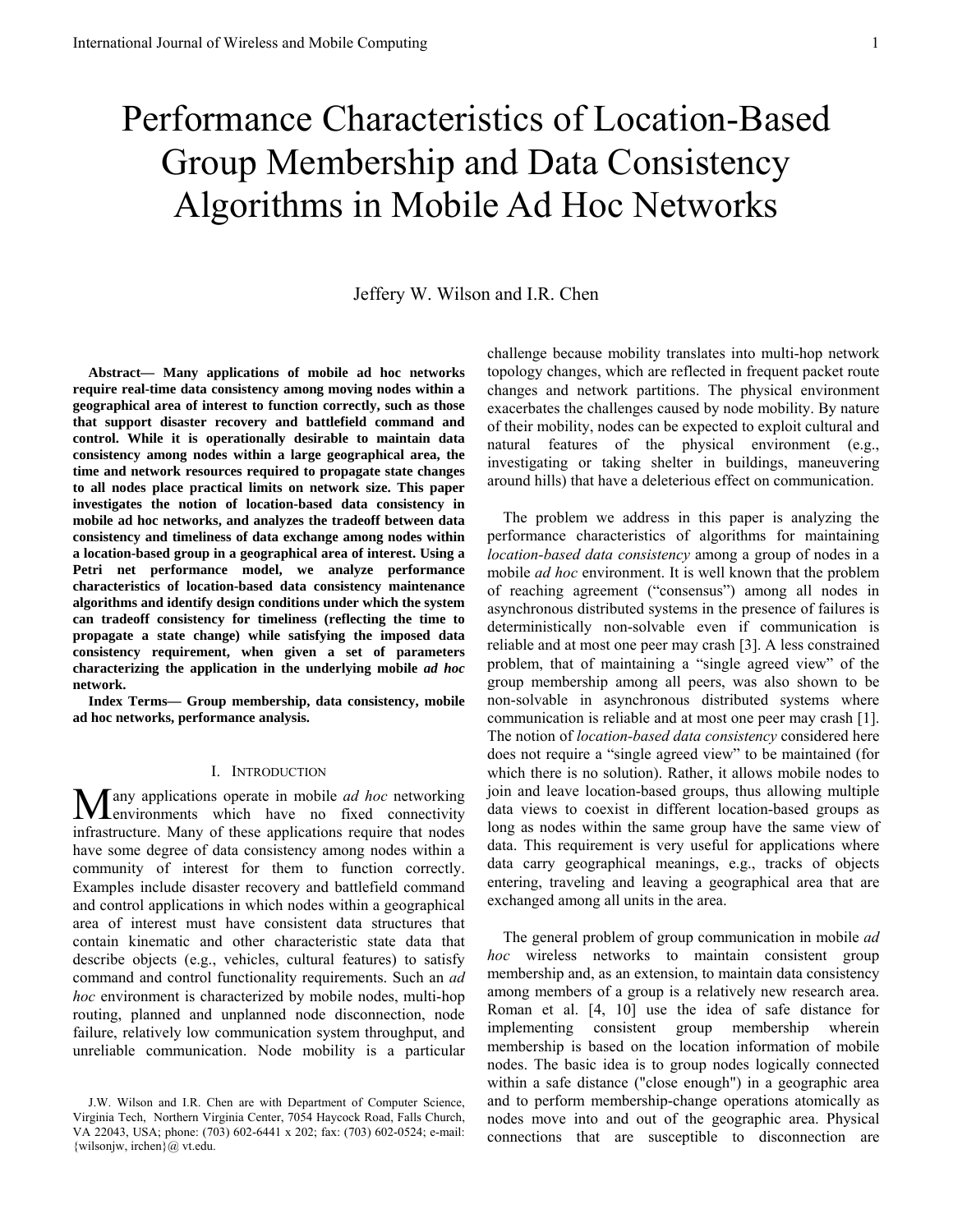considered as "announced" disconnections so the system can perform membership change in one indivisible operation to ensure group membership consistency. In this way, a group expands and contracts atomically, preserving consistent group membership. However, their safe distance-based algorithm is based on the optimistic assumption that disconnections are only caused by node mobility, so the algorithm breaks down when disconnections are caused by environmental factors (e.g., obstructions, jamming) or node failures. Further, the notion of a group based on safe distance is very different from the notion of a group based on a geographical area, because the former considers membership changes due to members being disconnected from each other because of mobility, while the latter (that is, our location-based grouping notion) also explicitly defines membership changes due to members crossing a geographical boundary (e.g., river, mountain ridge).

Killijian et al. [5] introduced the definition of proximity group communication in which group membership depends on location. They associated each proximity group with a static or mobile area of interest within which the group members should be located. They gave a sketch of using a "partition anticipator" executed by every node to detect suspicious partitioning events within a proximity group due to node and link failures to take preventive actions for consistency group membership maintenance. The proactive design to monitor and anticipate partitioning is costly in terms of the overhead required and in reality may be difficult to implement. Our notion of a location-based group is also based on geographical area. However, we take a hybrid of reactive and proactive approaches to maintain consistency in both membership and data by reacting to node and link failure events in the application protocol design. Instead of maintaining consistency all the time, we allow temporary inconsistency to exist during membership and state changes to trade consistency for timeliness, or vice versa. The degree of inconsistency is bounded by the way we check and perform membership and state changes, the rate of which can be adjusted to satisfy the data consistency requirement of the application, given operational and environmental parameters.

A key design issue for maintaining location-based data consistency within a geographical community of interest is to analyze the effect of its "logical size" and determine an optimal geographical area that could maximize consistency. The size directly impacts the time taken for achieving data consistency among members within a geographical area, thus reflecting the bound on data consistency. The optimal size is affected by environmental conditions characterized by parameters such as mobility rate (for mobile units into and out of an area), node failure rate, membership-change detection rate, and data update rate (e.g., for tracking objects entering, traversing and exiting the area). A smaller area incurs a lower latency for message transfer because fewer hops are required, but incurs a higher overhead for membership change operations because of a higher rate of members leaving and joining geographically smaller areas. Consequently, when mobile hosts have low mobility rates, it may permit a smaller geographical area. On the other hand, a larger area incurs a

higher latency for data update operations because of more hops in the larger geographical area but incurs a lower overhead for operations associated with consistent group membership maintenance due to node mobility. Thus, an optimal size exists under a given set of parameters characterizing the mobile application in the underlying *ad hoc* network environment. In this paper, we analyze performance characteristics of location-based data consistency maintenance algorithms in terms of the effect of the logical size of a location-based group and the optimal size that can best tradeoff consistency for timeliness (reflecting the time to propagate a state change) while satisfying the imposed data consistency requirement.

The rest of the paper is organized as follows. Section II describes the system model and states the assumptions used in the paper for characterizing the mobile application and the location-based data consistency algorithm developed for *ad hoc* networking environments. Section III presents a performance model for describing the behavior of an application in a mobile *ad hoc* network for achieving locationbased data consistency in the presence of various system events, from which we analyze the effect of system parameters affecting the performance of the location-based data consistency maintenance algorithm in terms of the optimal geographical area size and the associated timeliness and consistency attributes. Section IV presents numerical data with physical interpretation given. Section V summarizes the paper and discusses its applicability.

#### II. SYSTEM MODEL

We assume a mobile *ad hoc* network consisting of one or more peers. The network is heterogeneous, with peers in the system having greatly different capabilities. In a battlefield application, for example, one end of the capability spectrum is represented by large command and control nodes (mobile or fixed), such as an aircraft carrier or fixed surface-to-air missile site. At the other end of the spectrum are human-portable devices or pilot-less vehicles with more modest command and control capabilities. Each peer has one or more communication devices and may have organic sensors whose data is shared with other peers in the distributed system. Additionally, each peer has one database in which sensor and other state data is stored.

## *A. Geographical Community of Interest*

The notion of location-based data consistency considered in this work is based on the concept of a geographical community of interest. This concept allows us to move from a requirement for data consistency among all peers in the system to a requirement for data consistency among peers who belong to the same geographical community of interest. We also note that in battlefield applications, as in any other problem-solving, team-oriented application, it is more important (in most cases) to have greater consistency with nearby peers than with ones farther away. In this paper we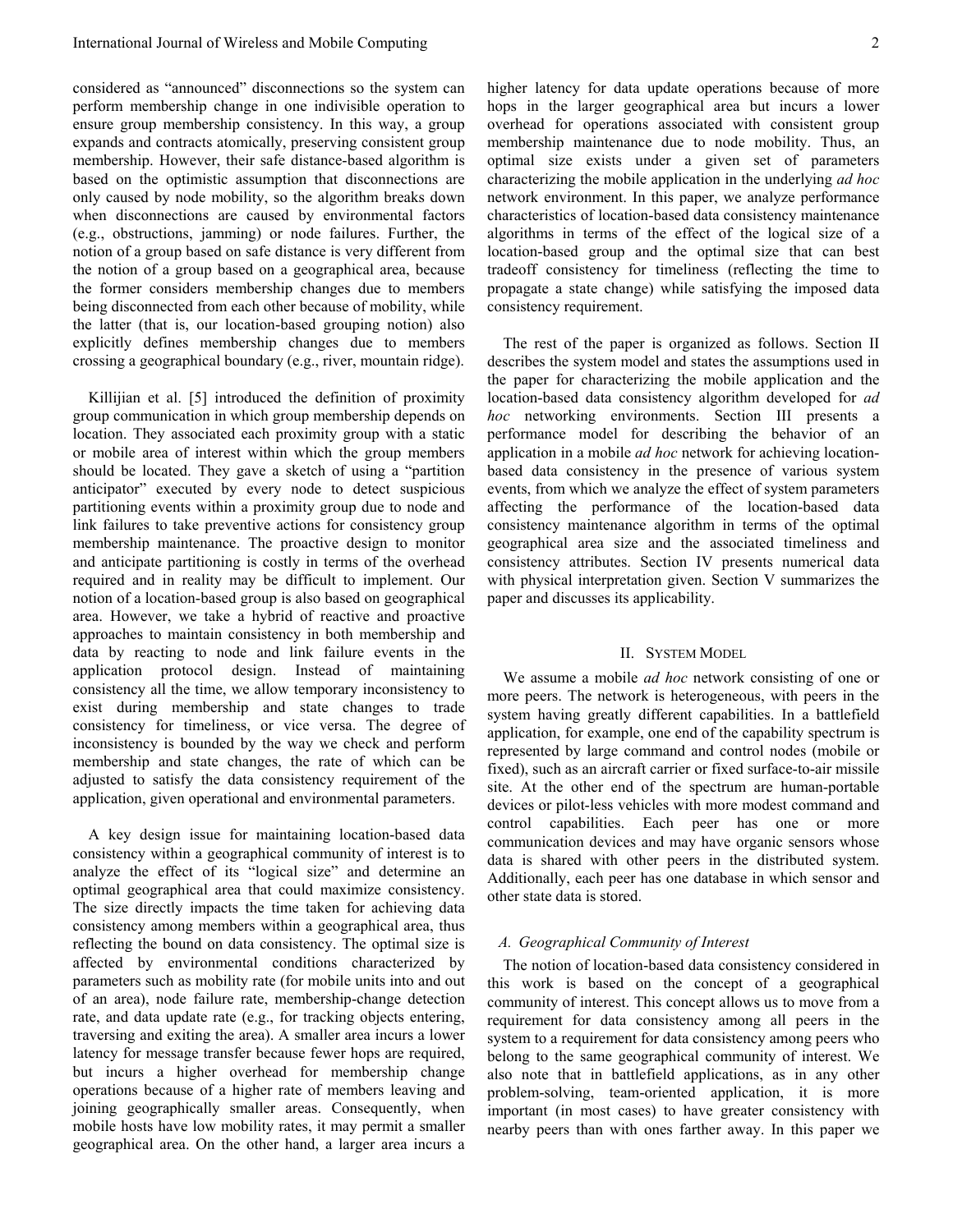will use the terms "geographical community of interest" and "location-based group" (or just "group" for short) interchangeably.

The state of the mobile application is characterized by the values of state variables (e.g., track objects in the example battlefield application) maintained by peers in the system. The location-based data consistency requirement means that all the peers within the same geographical community of interest will have the same values for state variables. We assume that peers exchange data regarding the values of state variables within the same community of interest to maintain data consistency. The variables stored in the local database within a peer can be consistent, missing, inconsistent within bound, or inconsistent out of bound when compared against those stored in other peers. The goal is to ensure that all peers within the same geographical community of interest will have a consistent view on state variables in a timely manner as soon as a state change has occurred within the geographical community of interest.



Figure 1: Possible Sizes of a Geographical Area of Interest.

The area of a geographical community of interest can be modeled many ways. Figure 1 shows a plan view of four possible ring sizes for modeling a geographical community of interest. As the area increases, the geographical community of interest covers more mobile hosts (e.g., aircraft, tanks, helicopters shown in the figure). When a mobile host moves into or out of a geographical community of interest bounded by the size chosen (can be any of the four) and the event is detected, a membership change operation is invoked to include or exclude the mobile host in the location-based group membership. We can further divide the terrain into geometric shapes like squares or hexagons and model a geographical area of interest by the number of square or hexagon areas each ring area covers. Figure 2 is a coverage model showing three possible ring sizes for modeling a geographical community of interest based on hexagons, i.e., covering 1, 7 and 19 hexagons, respectively by ring 0, ring 1 and ring 2. Note that two geographical communities of interest may also overlap so that some members located at the overlapping area belong to two communities of interest simultaneously. This is justified for battlefield applications in which each mobile host must be aware of its surroundings so as not to be artificially cut-off by membership boundaries. Also the size of each geographical community of interest may vary depending on the operating conditions. For example, if the mobility rate is low for most mobile hosts, then the size can be small to optimize performance.



Figure 2: A Representation of a Geographical Area of Interest of Size *n* based on a Hexagonal Coverage Model.

# *B. Location-based Group Membership and Data Consistency Algorithm*

We assume that each mobile host has a unique host identifier and is equipped with location sensing devices such as a Global Positioning System (GPS) receiver, so it can determine its own location as well as reason about its location relative to the locations of its neighbors within radio range. For a geographical community of interest identified by a group identifier, if the cardinality of the membership set (containing members that are connected in the *ad hoc* environment) is not zero, the mobile host with the smallest host identifier will be elected as the *leader*. The *leader* broadcasts its presence within the community of interest periodically. Should the *leader* fail, the failure event will be detected and the election protocol is used to select a new *leader*. If two or more *leader*s announce their presence, the *leader* with the smallest host identifier wins and the rest relinquish their roles.

When a mobile host enters a new geographical area of interest, it broadcasts a *hello* message containing its location information and host identifier to discover a new locationbased group to join. When a host, say A, receives a *hello*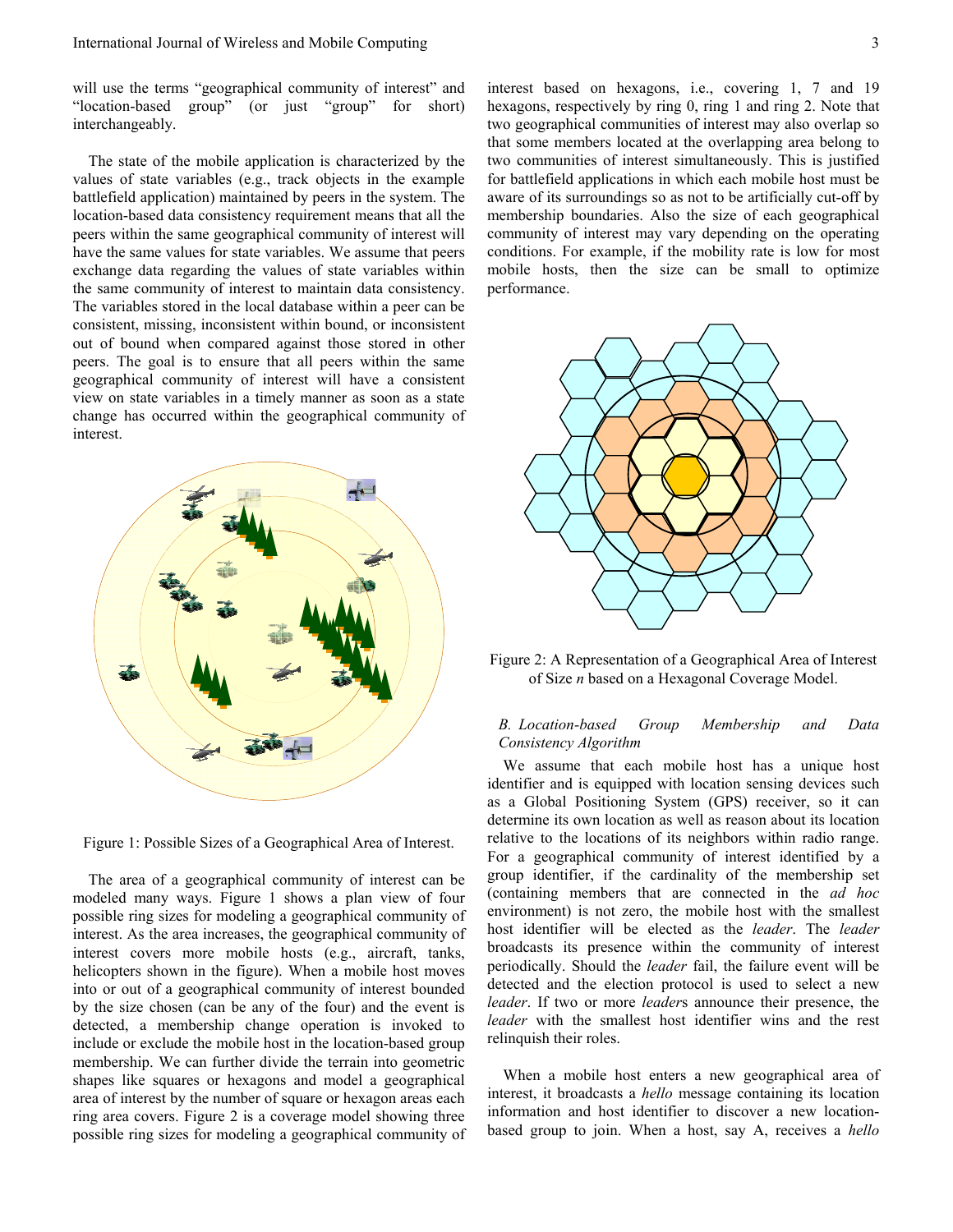message from host B, it informs the corresponding group leader which, in turn, performs a membership change operation to include B in the group. If the leader receives multiple messages regarding B's new membership, it accepts the first and ignores the rest. Conversely, when a mobile host moves out of a geographical community of interest, it informs the group leader of its departure before it moves, who in turn performs a membership change operation to remove the host in the group.

Each mobile host also periodically sends an "I-am-alive" update message to the leader regarding its identifier and location so the leader is aware of who are still within the community of interest. When the leader detects that a member mobile host has not sent its update message, it assumes that the member has been disconnected either due to mobility or failure and removes the mobile host from the group membership. A mobile host can always send a *hello* message to request membership reinstatement if it suspects that it has been removed from the group membership by the leader. This periodic maintenance event allows the leader to actively gather information regarding new and missing members to maintain consistent group membership.

Within a geographical community of interest, if there is a state change detected by any member in the group (e.g., a hostile object approaching), the member will send a message to the leader which in turn forwards the message to all members in the group. For the purpose of this analysis, we adopt the *sensor-pull* and *data-push* design concept [8] by which a peer employs a reactive data dissemination approach to push data to other peers within the community of interest when its *sensor-pull* condition is satisfied, i.e., the cost or value associated with a sensor observation exceeds a predefined threshold (in an absolute sense) or a predefined difference (in a relative sense). Consequently, all peers forward data for which the sensor-pull condition is satisfied to the *leader*. After the *leader* applies application-specific conflict resolution algorithms to resolve differences among different versions of the same data object received from multiple peers (including its own copy), it pushes data that have been updated to all peers in the community of interest. A multicast tree is built dynamically to permit the *leader* to reach all members efficiently, reliably, and securely. Such a multicast tree may be maintained by means of a source-based multicast tree algorithm such as multicast AODV [9].

## *C. Traffic Model and Performance Metric*

We assume that each mobile host has its own distinct mobility rate in and out of geographical communities (groups) of interest. For example, helicopters move faster than tanks which generally move faster than human beings. We assume that the terrain is virtually partitioned into equal-area regions (e.g., hexagons) for ease of analysis and presentation as shown in Figure 2. Let the mobility rate of mobile host *i* be  $\sigma_i$ moving into and out these regions. Each mobile host also has its own distinct failure rate. Let the failure rate of mobile host *i* be  $\varphi_i$ . Following the group membership protocol described

earlier, let *T* be the interval at which each mobile host sends its identifier and location information to the leader in an "Iam-alive" update message. The time required for the leader to perform a membership change operation depends on the size of the geographical area. Let  $\mu_{mc}(n)$  be the rate at which a membership change operation is executed in a geographical community of interest with a ring size of *n* (see Figure 2 for illustration), including the time to rebuild a multicast tree by the leader. Similarly the time required for the leader to perform a state update operation also depends on the size of the geographical area. Let  $\mu_u(n)$  be the rate at which the leader can propagate an update to members within a geographical community of interest of size *n* where *n* is the ring size of the geographical community of interest. Finally, as a larger geographical community of interest is likely to maintain a larger set of state variables (e.g., sensor data in the example battlefield application), let  $\delta(n)$  be this sensor-update rate with *n* again the ring size of the geographical community of interest. This data update rate also depends on the objects to be tracked, for example, the data update rate to track a theater ballistic missile is generally different than that required to track an air-breathing missile or aircraft. All these model parameters identified characterizing the operational conditions of the mobile application in *ad hoc* networking environments are summarized in Table 1. Later in the paper we will show how these parameters can be given appropriate values, properly reflecting the design choice such as the size of a geographical area of interest.

Table 1: Parameters Characterizing Location-Based Data Consistency Applications.

| <b>Notation</b>             | <b>Meaning</b>                                         |
|-----------------------------|--------------------------------------------------------|
| n                           | Size of a geographical community of interest in        |
|                             | terms of the number of concentric rings contained      |
|                             | in the area. A size of $n$ rings contains ring 0, ring |
|                             | 1, to ring $n-1$ .                                     |
|                             | Rate at which membership changes due to mobility       |
|                             | in a geographical area of size $n$ .                   |
| $\mu_{mc}(n)$<br>$\mu_u(n)$ | Rate at which the leader propagates a change of        |
|                             | state (or data) information to members within a        |
|                             | geographic area of interest with size $n$ .            |
| $\delta(n)$                 | Rate at which state changes (through data sensing)     |
|                             | occur in a geographical area of size $n$ .             |
| $\sigma_i$                  | Rate at which node <i>i</i> moves into and out of a    |
|                             | geographical region.                                   |
| $\varphi_i$                 | Rate at which node <i>i</i> fails.                     |
| T                           | Periodic time for a node to send a "where I am"        |
|                             | beacon to the leader.                                  |

Our performance metrics measure "timeliness" and "consistency" of state information distributed to members within the geographical community of interest. The timeliness metric is measured by the response time *R* required to achieve data consistency whenever there is a state change detected by any member within a geographical area of interest. On the other hand, the consistency metric is measured by the proportion of time the system is in a consistent state, which can be broken up into two measures. The first measure  $PT_m$  is the proportion of time the group membership is consistent, while the second measure  $PT_{md}$  is the proportion of time both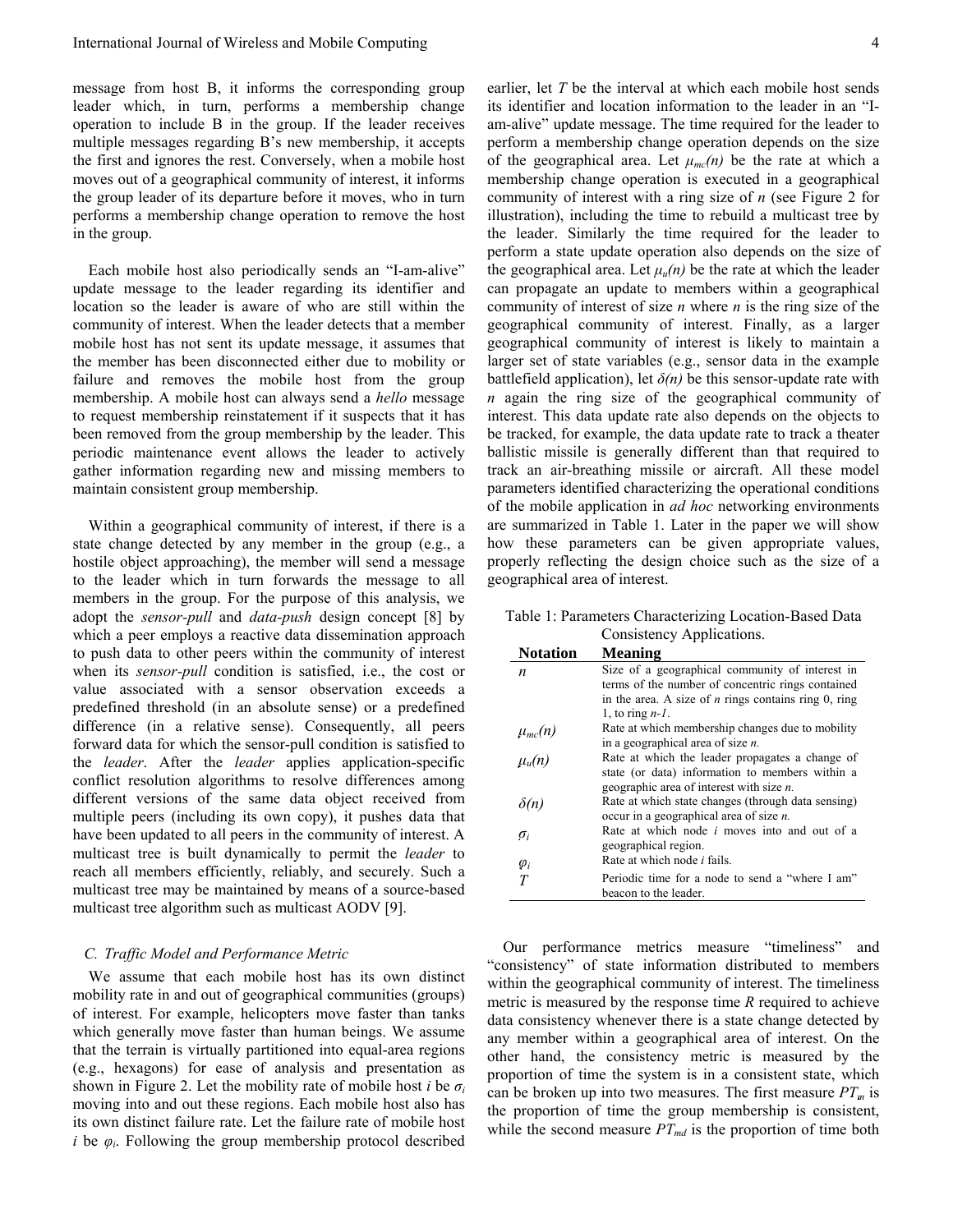membership and state data are consistent among the node members of a location-based group. Our goal is to satisfy the response time requirement while making the consistency measures as high as possible. When there is a constraint in the consistency requirement, the goal is to minimize the response time measure by identifying the best geographical community of interest area size while satisfying the imposed consistency requirement, when given a set of model parameters identified and parameterized characterizing the operational conditions of the mobile application in *ad hoc* networking environments. Table 2 summarizes the performance metrics identified to evaluate location-based data consistency protocols in mobile *ad hoc* networks.

Table 2: Performance Metrics.

| <b>Notation</b> | <b>Meaning</b>                                                              |
|-----------------|-----------------------------------------------------------------------------|
| R               | Response time per state change operation.                                   |
| $PT_m$          | Proportion of time during which the membership is<br>consistent.            |
| $PT_{md}$       | Proportion of time during which both membership and<br>data are consistent. |

### III. PERFORMANCE MODEL

In this section, we develop a Stochastic Petri net (SPN) performance model to describe the behavior of a mobile application operating under the location-based data consistency algorithm described earlier in Section II. Later in Section IV we utilize this performance model to calculate the timeliness and data consistency metrics to analyze the tradeoff between data consistency and timeliness, given a set of parameter values listed in Table 1 characterizing a given mobile *ad hoc* environment.



Figure 3: Petri Net Model for Location-Based Data Consistency Algorithm.

Figure 3 shows an SPN model for describing the behavior of the system operating under the location-based membership and data consistency protocol within a geographical area of interest of size *n*. The SPN model can be viewed as a continuous-time finite state machine [6] which reacts to system events that occur in the system. It is constructed as follows:

- There are 3 places in the Petri net model, with "C" standing for the state in which the system is consistent in membership, "IC" standing the state in which the system is inconsistent in membership due to nodes moving in and out of the geographical area of interest, and "ICf" standing for the state in which the system is inconsistent in membership due to unannounced node failures or disconnections. Initially the system is in a consistent state, represented by having a token deposited in place "C". We use the place at which the token resides to represent the current state of the system as time progresses, so the initial state is "C" as the token is initially placed there.
	- Whenever there is a membership change due to arrivals and departures of mobile nodes in and out of the geographical area of interest of size *n* with rate  $\mu_{mc}(n)$ , the system migrates from state "C" and state "IC". Our algorithm requires mobile hosts to inform the leader of the membership changes when they move in and out of the location-based group of size *n*, the discovery rate of which is  $\mu_{mc}(n)$ . After a membership change detection event occurs, the leader then sends a membership update operation to all members in the location-based group, the rate of which is the same as that for the state-update operation, i.e.,  $\mu_{\nu}(n)$ . These behaviors are captured by the two transitions in the upper part of the SPN model with rates  $\mu_{mc}(n)$  and  $\mu_{u}(n)$ , respectively. Note that the token flows from state "C" to state "IC" and then to state "C" again, reflecting that a membership update event is taken sequentially following a membership change detection event.
- Whenever there is a membership change due to unannounced failure or disconnection of mobile nodes with rate  $\lambda_f(n)$ , the system migrates from state "C" to state "ICf". This event is modeled by a lower right transition in the SPN model with rate  $\lambda_f(n)$ . Periodically, the leader will collect and analyze beacon messages sent from mobile members of the location-based group and detect if any member needs to be removed from the membership because of unannounced failure or disconnection events. Consequently, any unannounced failure or disconnection will be detected by the system after a period of time *T* has elapsed<sup>1</sup>. This detection event is modeled by the lower left transition with a deterministic time period *T*. Afterward the token flows to place "IC" in which the system performs a membership change operation with rate  $\mu_{\nu}(n)$  again to bring the group membership consistent. The last event is modeled by having the token flow from place "IC" to place "C" through a transition with rate  $\mu_u(n)$  to inform all members of the membership change.

Note that "data change" events are not modeled in the SPN mode. Whenever there is a state change due to sensor detection with rate  $\delta(n)$ , the system will migrate to another

<sup>&</sup>lt;sup>1</sup> An alternative SPN model is to use a separate stand-alone transition to model the periodic detection event so it can occur concurrently with other events in the system and then whenever a fixed time period is elapsed check if any unannounced failure has occurred and, if yes, put a token in place "IC". We expect this alternative model would yield the same results but is more computationally expensive so it is not used.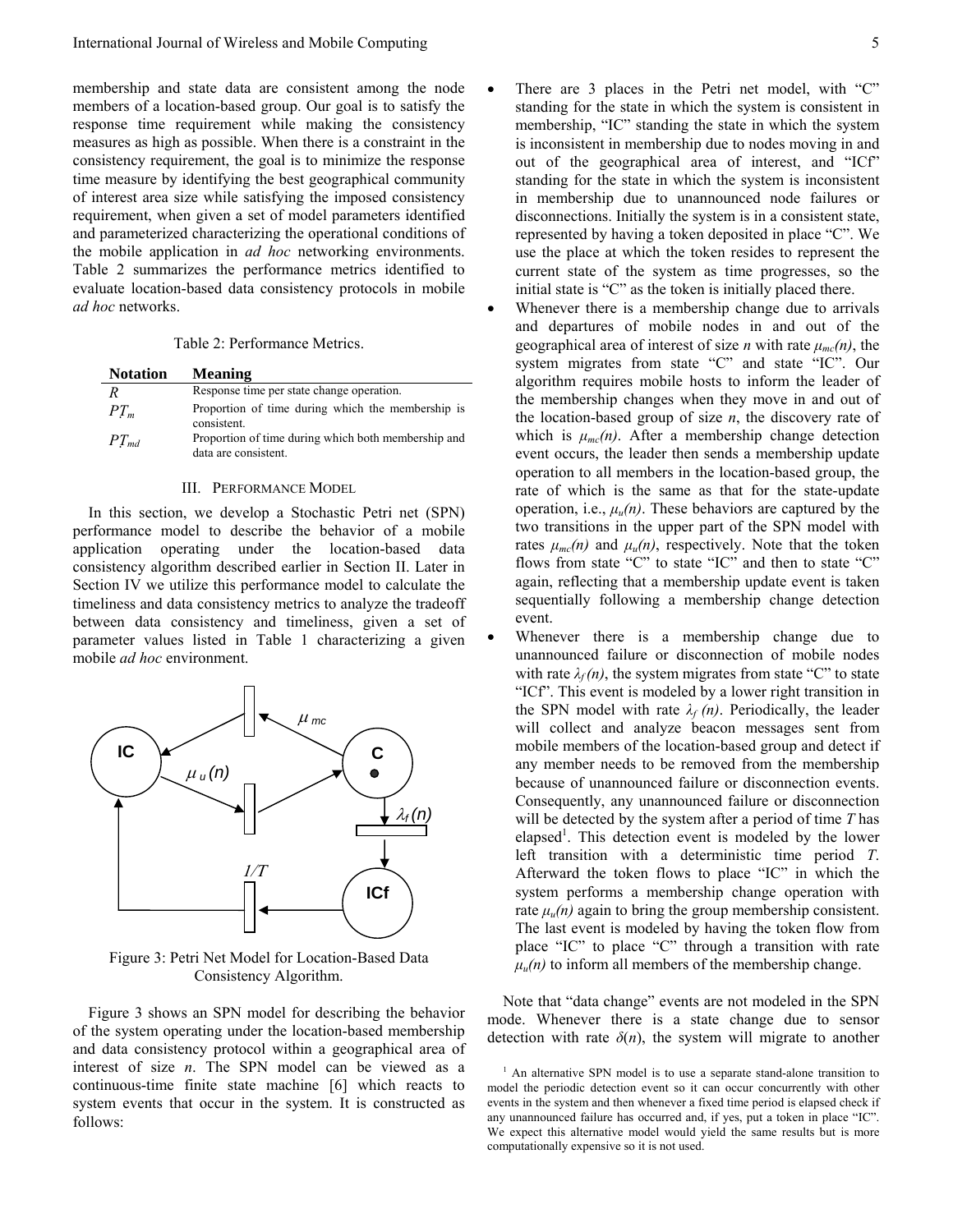state in which the system will propagate the data update from the mobile user detecting the data change to the leader and then from the leader to all mobile nodes in the location-based group using the multicast tree maintained by the leader with the rate of data propagation being  $\mu_u(n)$ . For clarity, we do not explicitly model this behavior in the SPN model and instead consider it through probabilistic arguments when we later derive expressions for computing the consistency and timeliness performance metrics.

The system evolves over three states, namely, "C", "IC" and "ICf", as time progresses. Thus, there exists a steady-state probability that the system can be found in one of the three states. Let  $P_C$ ,  $P_{IC}$ ,  $P_{ICf}$  be the steady state probabilities of states "C", "IC", and "ICf" respectively, which can be obtained by evaluating the SPN model constructed after model parameters are given specific values, characterizing environment- and application-specific operating conditions. Then we can calculate consistency metrics, i.e.,  $PT_m$  and  $PT_{md}$ , as follows:

$$
PT_m = P_C \qquad (1)
$$
  

$$
PT_{md} = \mu_u(n) P_C / (\mu_u(n) + \lambda(n)) \qquad (2)
$$

Equation (1) above gives the proportion of time the system is consistent in membership, which is exactly the same as the equilibrium probability that the system is found in state "C". Equation (2) gives the proportion of time the system is consistent in both membership and data, which is equal to the equilibrium probability that the system is found in state "C" multiplied by the probability that the system is consistent in data, given that the system is consistent in membership. This can be reasoned by considering splitting state "C" into two states "C1" and "C2" such that "C1" is a state that is consistent in both membership and data while state "C2" is a state that is consistent in membership only because a data update propagation operation is still taking place. If one draws a two-state model with "C1" and "C2" such that the rate from "C1" to "C2" is *δ(n)* for the data-change transition (due to sensing) while the rate from "C2" to "C1" is  $\mu_u(n)$  for the data-update transition (for propagating updated data to members), then one will see that the probability that the system is consistent in both membership and data, i.e., in state "C1", given that it is in state "C", is equal to  $\mu_u(n) / (\mu_u(n) +$ *λ(n)*).

The timeliness metric can be calculated by the average of the response times obtained in various states weighted by their respective state probabilities, i.e.,

$$
R = (P_C + P_{ICf})/\mu_u(n) + P_{IC}(1/\mu_{mc}(n) + 1/\mu_u(n))
$$
 (3)

Here the first term accounts for the response time when the system is in either state "C" or state "ICf", which incurs an average update propagation time of  $1/\mu_u(n)$ , while the second term accounts for the response time when the system is in state "IC" which incurs a waiting time of  $1/\mu_{mc}(n)$  to account for the extra time required to process the membership change operation before taking another  $1/\mu_u(n)$  time to process the

data propagation operation by the system (leader). Here we note that while the system is in state "ICf", the leader will only propagate data to members inconsistently since in state "ICf" the system is in a state in which the leader is not aware of the fact that the group membership is inconsistent. Contrarily, the system is fully aware of its membership inconsistency in state "IC", in which case the leader is in the process of performing a membership change operation, so a data propagation operation newly arriving must wait for the membership operation to execute to completion before being processed by the leader, thus incurring a waiting time to the response time.

We also note that when *T* is small, the probability of the system found in state "ICf" will be small since the moment the system is in state "ICf" it will transit to state "IC" quickly in which a membership change operation will be executed to maintain membership consistency. Thus a small *T* improves membership and data consistency while compromising the response time performance metric, and vice versa, and there exists a tradeoff between the consistency metrics (as given by Equations (1) and (2)) and the timeliness metric (as given by Equation (3)).

## IV. ANALYSIS

In this section, we show how to give appropriate values of the parameters of the SPN model developed in Section III and devise a computational procedure for computing the data consistency and timeliness metrics. We analyze design tradeoffs between the consistency and timeliness metrics and identify conditions under which the system is able to satisfy the response time requirement while maximizing the consistency metrics. We use SPNP [11] as a tool to define and evaluate the SPN models developed to yield numerical results with physical interpretations given.

#### *A. Parameterization*

Consider a mobile *ad hoc* network modeled by a hexagonal network coverage model as illustrated in Figure 2 with the center region in ring 0. Also consider a location-based group with a geographical area of interest of size *n* covering ring 0 through ring *n-1*. For a mobile node, say, node *i*, in the area, let  $\lambda^n$  be the "outward" mobility rate of mobile node *i* to go out of ring *n* into ring  $n+1$  and  $\mu^n_i$  be the "inward" mobility rate of the mobile node to go out of ring *n* into ring *n-1*.

The specific values of  $\lambda^n_i$  and  $\mu^n_i$  for mobile node *i* depend on the semantics of the mobile applications and the mobility model of the mobile node. As an example, consider a node that follows a random walk mobility model. It can be shown that [7] when a mobile node is in ring  $n$ , the probabilities of the mobile node randomly moving outward to ring  $n+1$ , moving inward to ring *n-1*, and staying within ring *n*, upon a movement out of a hexagon region, denoted by *Pomove*, *Pimove* and *Psmove*, respectively, are given by: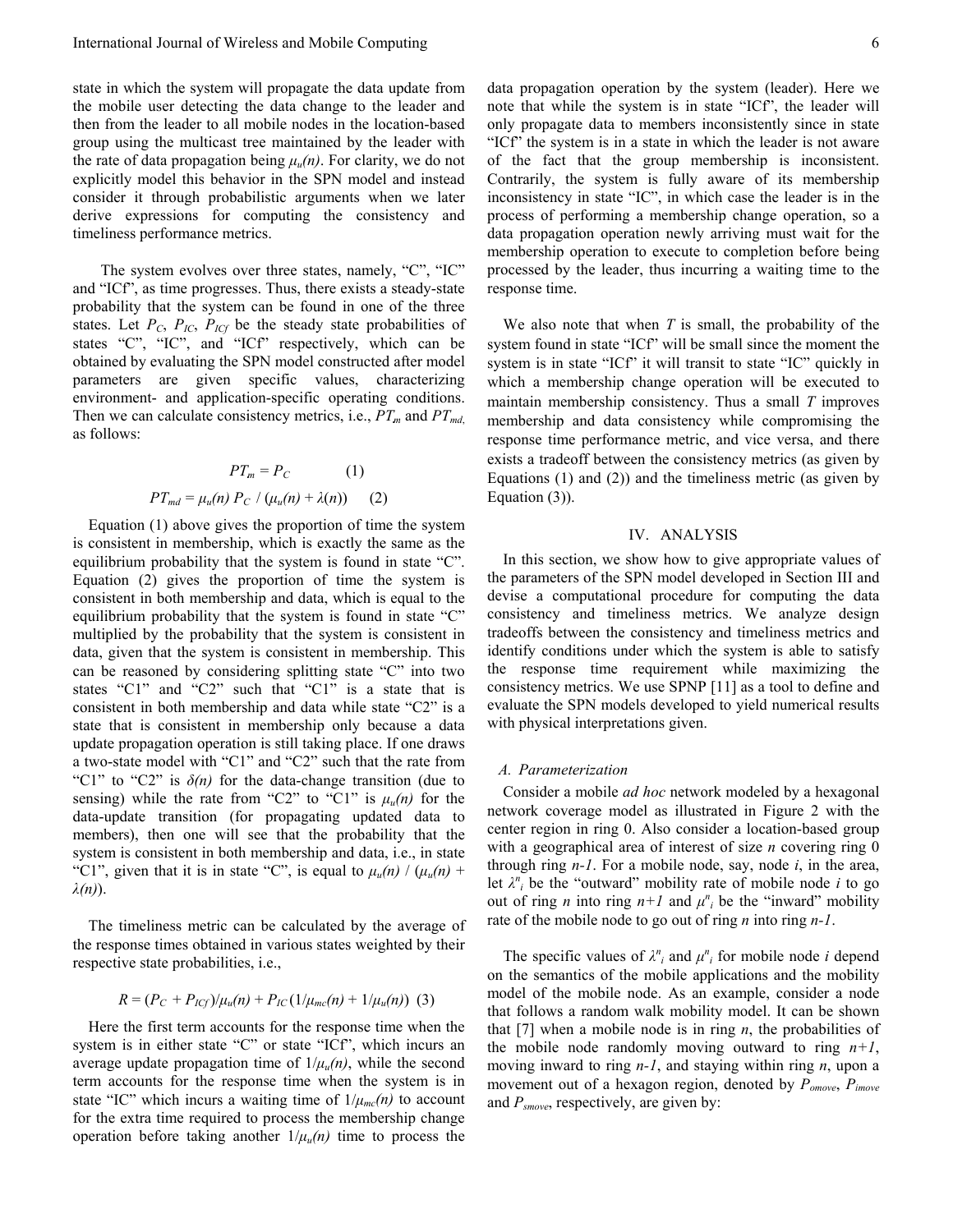$$
P_{omove} = \begin{cases} 1 & \text{if } n = 0\\ \frac{2n+1}{6n} & \text{otherwise} \end{cases}
$$
  

$$
P_{imove} = \begin{cases} 0 & \text{if } n = 0\\ \frac{2n-1}{6n} & \text{otherwise} \end{cases}
$$
 (4)  

$$
P_{smove} = \begin{cases} 0 & \text{if } n = 0\\ \frac{2n}{6n} = \frac{1}{3} & \text{otherwise} \end{cases}
$$

Let  $\sigma_i$  represent the user mobility rate of mobile node *i* moving across hexagonal areas. Again let  $\lambda^n_i$  be the outward mobility rate of mobile node *i* to go out of ring *n* into ring *n+1* and  $\mu^n_i$  be the inward mobility rate of the mobile node to go out of ring *n* into ring *n-1*. Then,

$$
\lambda_i^n = \begin{cases}\n\sigma_i & \text{if } n = 0 \\
\frac{2n+1}{6n}\sigma_i & \text{otherwise}\n\end{cases}
$$
\n
$$
\mu_i^n = \begin{cases}\n0 & \text{if } n = 0 \\
\frac{2n-1}{6n}\sigma_i & \text{otherwise}\n\end{cases}
$$
\n(5)

Now consider that the mobile *ad hoc* network is populated with mobile nodes with an average density of  $M_i$  users per hexagonal area located at ring i. For the uniform density case, all  $M_i$ 's are the same, say, equal to  $M_0$ . The more reasonable case is that there are more mobile nodes close to the center of the geographical area (since they are interested in the area and are members of the location-based group) and fewer nodes as we move further away from the center of the geographical area. This inhomogeneous density distribution can be modeled by a population function with an exponential decay behavior. Let  $M_0$  be the density of the center hexagon in a geographical area of interest, then  $M_i$  is given by:

$$
M_i = \frac{M_0}{b^i} \tag{6}
$$

Here *b* is the population decay parameter whose magnitude represents how fast the population density decays as we move away from the center of attention in the geographical area, with the special case  $b=1$  being the uniform density case. Note that  $M_i$  is also the steady-state population density of a hexagon in ring *i* assuming each node follows the random walk mobility model with the property that it will return to its origin with probability 1. Since a geographical area of interest of size *n* contains  $3n^2 - 3n + 1$  hexagons, so there are  $(3(n+1)^2 3(n+1) + 1 - (3n^2 - 3n + 1) = 6n$  hexagons in ring *n*, with *n*>0. For example, ring 1 contains 6 and ring 2 contains 12 hexagons, and so on. Since only nodes in ring *n* moving inward to ring *n-1* and nodes in ring *n-1* moving outward to ring *n* will trigger a location-based membership change operation, the overall rate at which all the mobile nodes will trigger a membership change for a geographical area of

interest of size *n* (consisting of ring 0 to ring  $n-1$ ) due to mobility, defined as  $\mu_{mc}(n)$ , is given by:

$$
\mu_{mc}(n) = 6(n-1)M_{n-1}\lambda^{n-1} + 6nM_n\mu^n \qquad (7)
$$

Here the first term accounts for the rate at which mobile nodes move out of the geographical area of interest of size *n*, and the second term accounts for the rate at which mobile nodes move into the area, both triggering a membership change operation. Note that we have dropped the subscript *i* from  $\lambda^n_i$  and  $\mu^n_i$  to refer to the fact that all mobile nodes have been considered in Equation (7).

Since a geographical area of interest of size *n* on average will contain  $M_0+6M_1+12M_2+ ... + 6(n-1)M_{n-1}$  mobile nodes, the rate at which mobile users within a geographical area of interest of size *n* fail or disconnect unannounced,  $\lambda_f(n)$ , is given by:

$$
\lambda_f(n) = \phi(M_0 + \sum_{j=1}^{n-1} 6jM_j)
$$
 (8)

The time for a leader to propagate a state-update operation or a membership change operation to all members in the geographical area depends on whether the propagation method is broadcast-based or multicast-based. Suppose that we adopt multicast-based. Then the propagation time depends on the number of members in the group and the way the leader builds the multicast tree to reach all members. Assume a perfect balanced tree. Then on average it takes  $\log_2(M_{\rm 0} + \sum 6jM_{\rm i})$ 1  $_0$  <sup>+</sup>  $\angle$  <sup>v</sup>J<sup>M</sup>  $_j$ *n*  $M_0 + \sum_{j=1}^{n-1} 6jM$  $+\sum_{i} 6jM_{i}$ ) hops to reach all members and the

communication time per hop is *τ* depending on the underlying communication technology deployed in the *ad hoc* network. Consequently, the rate at which the leader performs a stateupdate operation to all members in the location-based group of size *n*,  $\mu_u(n)$ , is given by:

1

=

$$
\mu_u(n) = \frac{1}{\tau \log_2[M_0 + \sum_{j=1}^{n-1} 6jM_j]}
$$
(9)

Equations  $(5)$ ,  $(6)$ ,  $(7)$ ,  $(8)$  and  $(9)$  thus parameterize model parameters  $\mu_{mc}(n)$ ,  $\lambda_f(n)$  and  $\mu_u(n)$  once we are given values of basic parameters  $M_0$  and *b* (density of mobile nodes),  $\sigma$ (mobility rate per node), *φ* (failure rate per mobile node) and *τ* (communication delay per hop) characterizing the network and application operating conditions.

# *B. Computational Procedure for Calculating Timeliness and Consistency Metrics*

To calculate  $PT_m$  and  $PTmd$  based on Equations (1) and (2), we must obtain the steady state probabilities  $P_C$ ,  $P_{IC}$ , and  $P_{ICf}$ . SPNP [11] was used to help obtaining these probabilities when given a set of parameter values characterizing the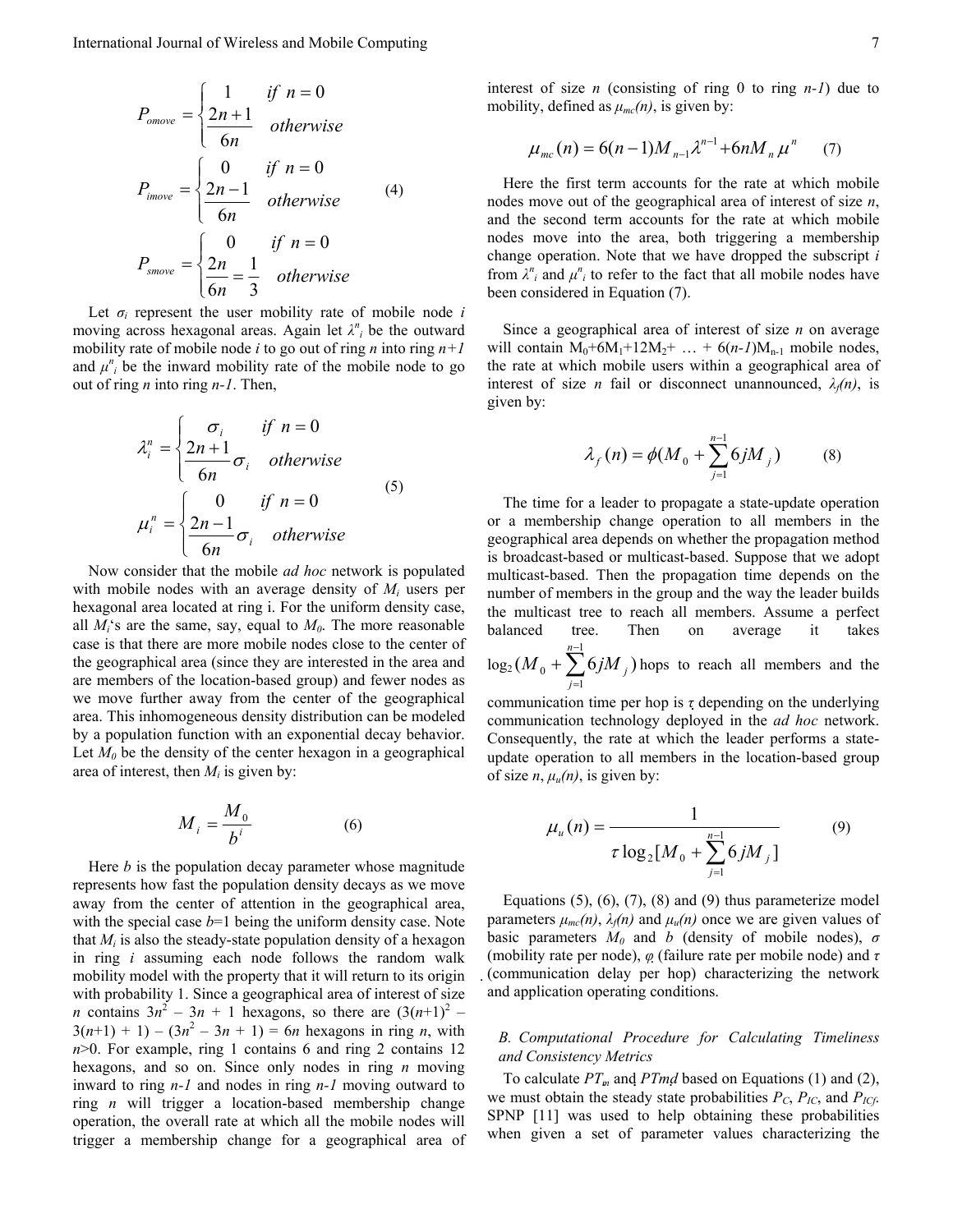network and workload conditions. Specifically, we used the following reward assignment to calculate  $P_k$ :

$$
r_k = \begin{cases} 1 & \text{if } mark("k") = 1 \\ 0 & \text{otherwise} \end{cases}
$$

We use the following reward assignment based on Equation (3) to calculate *R*:

$$
r_k = \begin{cases} \frac{1}{\mu_u(n)} & \text{if } \text{mark } (\text{``}C\text{''}) = 1, \text{ or } \text{mark } (\text{``}IG\text{''}) = 1 \\ \frac{2}{\mu_u(n)} & \text{if } \text{mark } (\text{``}IC\text{''}) = 1 \end{cases}
$$

In effect, this calculates the average reward weighted by the state probabilities, which in this case, is exactly the weighted response time per data update operation in a geographical area of size *n*.

Table 3: Basic Parameters and Their Default Values.

| <b>Notation</b> | <b>Meaning</b>                      | <b>Default Value</b> |  |
|-----------------|-------------------------------------|----------------------|--|
| τ               | Hop-by-hop communication            | 1                    |  |
|                 | delay in the <i>ad hoc</i> network. |                      |  |
| $M_{0}$         | Population density<br>per           | 2                    |  |
|                 | hexagon for the<br>center           |                      |  |
|                 | hexagon in the location-            |                      |  |
|                 | based group.                        |                      |  |
| h               | Decay parameter for the             | 4                    |  |
|                 | population density based on         |                      |  |
|                 | (6).                                |                      |  |
| $\delta(n)$     | Rate at which state changes         | 0.01                 |  |
|                 | (through data sensing) occur        |                      |  |
|                 | in a geographical area of           |                      |  |
|                 | size $n$ , assuming it is a         |                      |  |
|                 | constant not sensitive to the       |                      |  |
|                 | size $n$ .                          |                      |  |
| σ               | Rate at which a node moves          | 0.05                 |  |
|                 | across hexagonal regions.           |                      |  |
| φ               | Rate at which a node fails.         | 0.001                |  |
| Т               | Periodic time for a node to         | 5                    |  |
|                 | send a "where I am" beacon          |                      |  |
|                 | to the leader.                      |                      |  |
|                 |                                     |                      |  |

## *C. Numerical Data*

Here we present numerical data obtained from evaluating the Petri net model developed based on Equations (1), (2) and (3) to show design tradeoffs between the timeliness (*R*) and consistency metrics  $(PT_m \text{ and } PT_{md})$  obtained, as a result of applying our location-based data consistency algorithm in mobile *ad hoc* networking environments. The set of parameters characterizing the mobile application in the underlying *ad hoc* network environment is given in Table 3 with their default values. These parameters are normalized with respect to  $\tau=1$  (hop-by-hop delay) for ease of presentation, e.g.,  $\varphi=0.001$  means that the failure rate on average is once per  $1000\tau$  and T=5 means that the periodic check is about once every 5*τ* period. We analyzed the effects of some of these parameters by changing their values to observe their effect on *R*,  $PT_m$  and  $PT_{md}$ .



Figure 4: Timeliness Metric (Response Time) vs. Geographical Area Size (*n*) under various Population Density Models.

Figure 4 shows the timeliness metric (in the form of the response time *R* normalized with respect to *τ*) versus the size of the geographical area of a location-based group under various density models ranging from *b*=1 (uniform density) to *b*=16 (extremely inhomogeneous density). As expected, as the size (*n*) of a location-based group grows from 2 to 6, the response time increases monotonically. At the extreme case *b*=1 in which all hexagons have the same uniform density of  $M_0$  (whose default value is 2) regardless of their locations relative to the center of the location-based group, the growth of response time is much more rapid compared to other inhomogeneous population density cases in which the node population decreases exponentially by a factor of  $b^n$ . For the extreme case  $b=16$ , the response time virtually remains much the same because the number of nodes (or number of members in the group) hardly grows as n increases.



Figure 5: Membership Consistency (*PTm*) vs. Geographical Area Size (*n*) under various Population Density Models.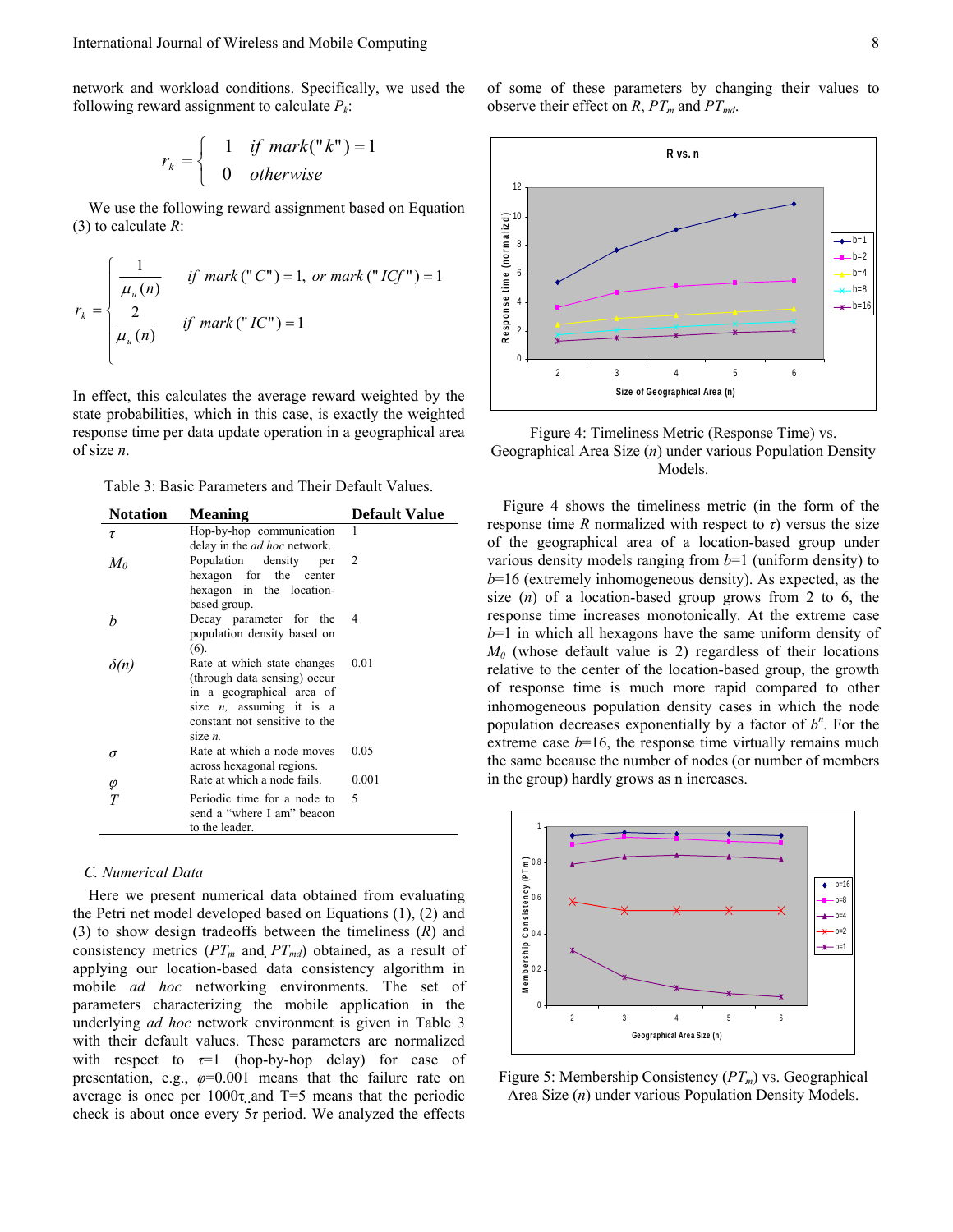

Figure 6: Membership and Data Consistency ( $PT_{md}$ ) vs. Geographical Area Size (*n*) under various Population Density Models.

Figures 5 and 6 show the consistency metrics  $PT_m$  and  $PT_{md}$ versus the size of geographical area of a location-based group. Unlike the timeliness metric that increases monotonically with  $n$ , we observe that there exists an optimal  $n$ , say,  $n_{opt}$ , at which the consistency metric is maximized. For example, when  $b=1$ or 2,  $n_{opt} = 2$ , when *b*=4,  $n_{opt} = 4$  and when *b*=8 or 16,  $n_{opt} = 3$  in both Figures 5 and 6.

The reason that an optimal area size exists for maximizing membership and data consistency is that membership inconsistency is attributed to the system being in state "IC" due to mobility events for nodes in and out of the group, and also in state "ICf" due to failure events for member nodes. The rate of node failure events is directly proportional to the number of member nodes in the location-based group. Thus, as n increases, more failure events are likely to occur, as there are more member nodes in the group. On the other hand, the rate at which mobility events occur due to nodes moving into and out of the geographical area is not necessarily proportional to *n*. For the inhomogeneous population model defined by Equation (5), the rate of membership changes induced by user mobility actually decreases as n increases when *b*>2, because there are fewer nodes residing at the outer hexagons (due to exponential population decay) as we move away from the center hexagon of the location-based group, so most nodes in the group are likely to be contained within the area when n is large. These two effects counterbalance each other, thus resulting in an optimal area size that maximizes the membership and data consistency metrics.



Figure 7: Effect of *T* on Membership Consistency  $(PT_m)$  and Optimal  $n_{\text{opt}}$ .

At a large group size (i.e., a large *n*) we can expect that practically there will be little mobility-induced membership changes since all mobile nodes would be reasonably contained within the area most of the time if *b*>2. Most membership change operations incurred in this case would be due to node failures whose rate increases as n increases. Consequently, we would expect that if we detect node failures more frequently (with a smaller *T*), a large area would become more favorable than a small area to obtain higher membership and data consistency. This is exactly the case illustrated in Figure 7 in which we show the effect of  $T$  on the optimal size  $n_{opt}$  for membership consistency. (The graph for the effect of *T* on the optimal size  $n_{opt}$  for both membership and data consistency exhibits the same trend and is not shown for clarity.) We see that for the same operational condition  $(b=4)$  is chosen as the example), as *T* decreases  $n_{opt}$  increases, e.g.,  $n_{opt}$  goes from 1 to 4 as *T* goes from 10*τ* to *τ*, because with a smaller *T*, membership changes due to node failures can be performed more rapidly, thus favoring a larger area for which membership changes are mostly due to node failures.



Figure 8: Adverse Effect of *T* on Response Time *R*.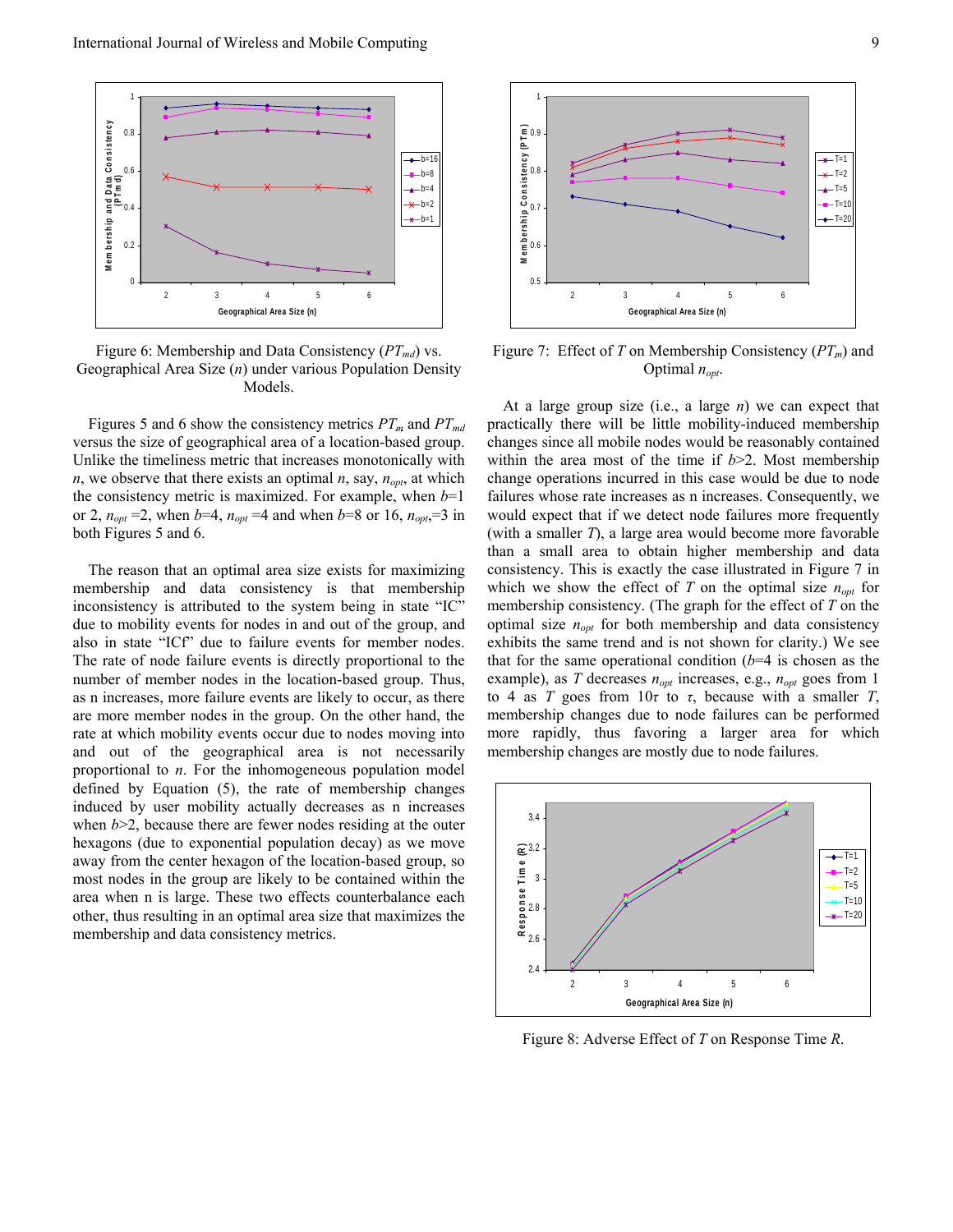

Figure 9: Pronounced Adverse Effect of *T* on *R* at High Failure Rate (*φ*).

With the above analysis, we know that we could achieve reasonably high membership consistency with a large geographical area size *n*, and a small *T*. Unfortunately, both a large *n* and a small *T* adversely degrade the response time metric. (The effect of *n* on the response time metric was shown in Figure 5.) The effect of *T* on the response time is shown in Figure 8 where we see that a more frequent periodic detection activity (i.e., a smaller *T*) degrades the response time metric more because more time will be spent by the leader to do membership maintenance induced by node failures, thus causing any concurrent state-change operation to be delayed. Isolating *n*=3 as a case study, Figure 9 shows that the adverse effect of *T* on *R* is especially pronounced when the failure rate  $(\varphi)$  is high at which the leader must perform failure-induced membership change operations frequently to maintain membership consistency, thus causing a high delay in the response time per state-change operation. Here we must emphasize that the response time metric (*R*) only reflects the average response time per data update operation as calculated by Equation (3); it includes both the case in which data are propagated consistently (in states "C" or "IC") and the case in which data are not propagated consistently (in state "ICf") to all members of the location-based group.

## V. APPLICABILITY

To apply the results obtained in the paper, one would consider a set of parameter values characterizing the application and networking conditions, including the population density parameters  $(M_0$  and *b*), hop-to-hop communication delay of the underlying *ad hoc* network (*τ*), failure rate per node  $(\varphi)$ , mobility rate per node  $(\sigma)$ , and statechange rate due to object sensing (*δ*), as well as a set of threshold values for the timeliness and consistency metrics  $(R^*, PT^*_{m}$ , and  $PT^*_{md}$ ) specifying the minimum QoS requirements for the application. Then, one would fine-tune the detection period (*T*) to identify the best area size  $(n_{opt})$  for the location-based group such that the timeliness requirement  $(R \leq R^*)$  is satisfied while maximizing the consistency requirements, i.e., obtaining the maximum  $PT<sub>m</sub>$  and  $PT<sub>md</sub>$ values among all that satisfy  $PT_{m}$  $\geq PT^*_{m}$  and  $PT_{md}$   $\geq PT^*_{md}$ . The Petri net model developed in the paper allows such an evaluation to be done at run time efficiently using evaluation tools such as SPNP 6 [11] requiring only a few seconds to run on a SUN workstation.

As an example, consider a specific application [2] in a mobile *ad hoc* network environment for which a hexagonal area roughly covers a single-hop radio range of 300 meters with  $M_0 = 4$  (mobile nodes per hexagon at the center of the location-based group),  $b = 4$ ,  $\tau = 0.01$  (sec),  $\varphi = 10$  failures or disconnections/node/hour),  $\sigma$  = 0.2 (hexagon areas crossed per sec) and  $\delta$  = 2 (updates/sec) characterizing the operational and network conditions of the application<sup>2</sup>, and with  $R^* = 0.04$ (sec),  $PT^*_{m} = 0.98$ , and  $PT^*_{md} = 0.92$  specifying the imposed QoS requirements.

Table 4: Legitimate *(n, T)* Pairs that Satisfy the Imposed QoS Requirements with the  $3^{rd}$  Entry Yielding the Largest  $PT_m$ .

| n              | T    | $PT_m$ | $PT_{md}$ | R      |
|----------------|------|--------|-----------|--------|
| $\overline{3}$ | 0.01 | 0.9868 | 0.9261    | 0.0332 |
| 4              | 0.01 | 0.9917 | 0.9256    | 0.0360 |
| 5              | 0.01 | 0.9929 | 0.9231    | 0.0380 |
| $\overline{3}$ | 0.05 | 0.9839 | 0.9234    | 0.0332 |
| 4              | 0.05 | 0.9878 | 0.9220    | 0.0360 |
| $\overline{3}$ | 0.1  | 0.9804 | 0.9201    | 0.0332 |

By applying the location-based algorithm and utilizing the analysis methodology developed, we obtained a combination of (*n*, *T*) values at which the imposed QoS constraints are satisfied as listed in Table 4. Unlike the consistency metrics, namely  $PT_m$  and  $PT_{md}$  which are heavily sensitive to *T*, the timeliness metric  $R$  is not sensitive to  $T$  over a wide range (i.e., 0.01 sec to 1 sec) because the failure rate per node is relatively low in the application environment. The best combination of  $(n, T)$  is found to be the third entry with  $(n, T)$  $= (5, 0.01)$  in Table 4 that satisfies  $R < R^*$ ,  $PT_m > PT^*$  and  $PT_{md}$  >  $PT^*_{md}$  while maximizing  $PT_m$  among all. Note that  $PT_{md}$  is calculated based on Equation (2), so it is sensitive to the values of  $\mu_u(n)$  and  $\delta$  and does not necessarily follow the same trend as  $PT_m$  with respect to the geographical area size *n* of the location-based group. Therefore, if  $PT_{md}$  is deemed a more important indicator of consistency than  $PT_m$ , then the first entry with  $(n, T) = (3, 0.01)$  should be chosen to maximize  $PT_{md}$ .

On the other hand, if the specific application is operating in a hostile environment in which mobile nodes fail frequently, we would not necessarily choose a (*n*, *T*) pair with a small *T*

<sup>&</sup>lt;sup>2</sup> Assume that mobile nodes move fast and are in a hostile environment in this application. The mobility rate of 0.2 hexagon areas crossed per second corresponds to 60 meters/sec (or 216 km/hour). Also note that all other parameters values used here are absolute values, as opposed to those used in Section 4 which were normalized with respect to  $\tau = 1$  to ease the presentation.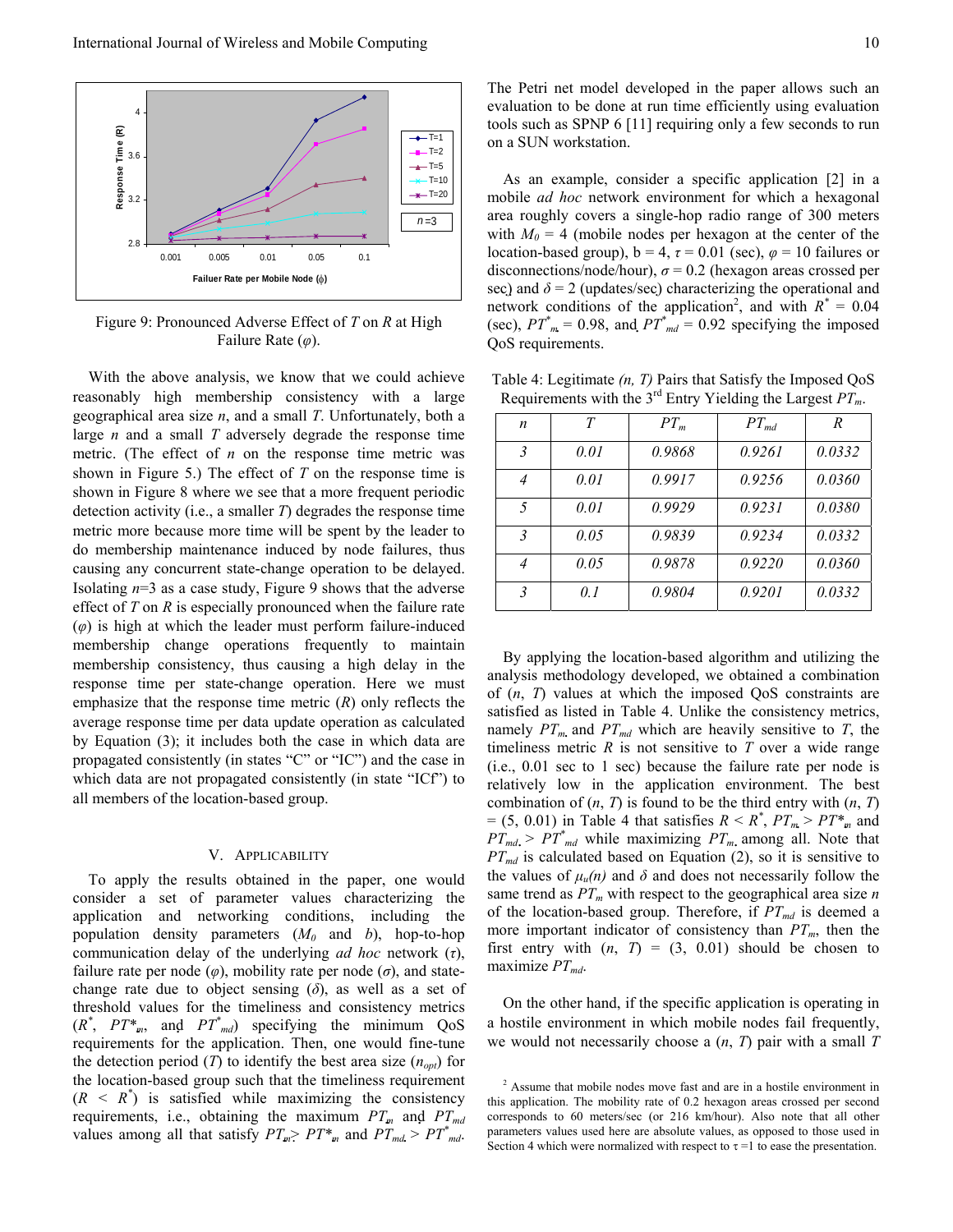because under a higher per-node failure rate operational condition, a small *T* will adversely affect the response time *R*. Finally, if the application dictates an area size for the locationbased group because of the nature of the mission, one can utilize the methodology developed to determine the best value *T* that would satisfy the imposed QoS requirements as well as to evaluate if the system is able to satisfy the imposed QoS requirements should the failure rate per node become high when employed in hostile environments.

## VI. SUMMARY

The analysis performed in the paper reveals that there is a tradeoff between the timeliness metric (*R*) and consistency metrics ( $PT<sub>m</sub>$  and  $PT<sub>md</sub>$ ) in location-based groups in mobile *ad hoc* networks, depending on the values of the set of parameters (identified in Table 3) characterizing the application and networking conditions. We explored the tradeoff by examining a population density model where the population densities of hexagons decay exponentially by a factor of  $b^n$  with *n* being the size of the geographical area of the location-based group and *b* being the decay parameter. Our analysis results showed that if all hexagons are of equal density (i.e., *b*=1) then the system would always favor a small area (i.e.,  $n=2$ ) to minimize the response time and maximize the membership and data consistency metrics. However, for inhomogeneous population density where the mobile node population decays exponentially for outward hexagons away from the center of the location-based group, as normally is the case for mission-oriented applications in *ad hoc* network environments, we observed that there exists an optimal area size  $n_{opt}$  that maximizes the consistency metrics.

We also observed that this optimal area size  $n_{opt}$  increases as the time period (*T*) for mobile nodes to send "I-am-alive" beacon messages to the group leader decreases, because a smaller time period allows failure-induced membership changes to be more rapidly detected and corrected, thus favoring a location-based group with a larger area size for which most of the membership change operations are due to node failures. Although a short period *T* favors a large area size in terms of improved consistency in both membership and data, a short *T* will adversely degrade the response time metric, the effect of which is especially pronounced when the node failure rate is high. In addition, a larger area inherently has a higher response time per state-change operation. We conclude that a short *T* and a large area size *n* in general improve the consistency metrics at the expense of the timeliness metric, and vice versa. Whether we should select a short *T* and a large area size *n* to yield high consistency at the expense of timeliness, or vice versa, depends on the application's QoS requirements in consistency and timeliness.

#### ACKNOWLEDGMENT

The authors would like to thank Frank Driscoll, Karen Rigopoulos, Phu-Gui Feng, and Holly Xiao of The MITRE Corporation for supporting part of the work.

#### **REFERENCES**

- [1] T.D. Chandra, V. Hadzilacos, S. Toueg and B. Charron-Bost, "On the impossibility of group membership," *15th ACM Symposium on Principles of Distributed Computing*, New York, USA, 1996, pp. 322-330.
- [2] J. Dahmann and J.W. Wilson, "MDA and HLA: Applying standards to development, integration and test of the Single Integrated Air Picture Integrated Architecture Behavior Model," *Fall Simulation Interoperability Workshop (SIW)*, Orlando, Florida, 2003.
- [3] M.J. Fisher, N.A. Lynch and M.S. Paterson, "Impossibility of distributed consensus with one faulty process,'' *Journal of the ACM*, Vol. 32, April 1985, pp. 427-469.
- [4] Q. Huang, C. Julien and G.-C. Roman, "Relying on safe distance to achieve strong partitionable group membership in ad hoc networks," *IEEE Transactions on Mobile Computing*, Vol. 3, No. 2, 2004, pp. 192-205.
- [5] M.-O. Killijian, R. Cunningham, R. Meier, L. Mazare and V. Cahill, "Towards group communication for mobile participants,'' *ACM 1st International Workshop on Principle of Mobile Computing*, Newport, Rhode Island, USA.
- [6] L. Kleinrock, *Queueing Systems*, John Wiley and Sons, 1975.
- [7] Y.B. Lin, L.F. Chang and A. Noerpel, "Modeling Hierarchical Microcell and Macrocell PCS Architecture", *ICC,* June 1995*.*
- [8] Manjeshwar, A.A. Zeng and D.P. Agrawal, "An analytical model for information retrieval in wireless sensor networks using enhanced APTEEN protocol,'' *IEEE Trans. Parallel and Distributed System*s, Vol. 13, No. 12, Dec. 2002, pp. 1290-1302.
- [9] C. Perkins and E. Royer, "Ad-hoc on-demand distance vector routing," *2nd IEEE Workshop on Mobile Computing Systems and Applications*, Feb. 1999.
- [10]G.-C. Roman, A. Huang and A. Hazemi, "Consistent group membership in ad hoc networks,'' *IEEE International Conference on Software Engineering, 2001*, pp. 381-388.
- [11]Stochastic Petri Net Package (SPNP) User's Manual, Version 6, Department of Electrical and Computer Engineering, Duke University, 1999.



**Jeffery W. Wilson** is a Ph.D. Candidate at the Virginia Polytechnic Institute and State University, and is a graduate of Virginia Tech (MS, Computer Science and Application, 2002), the Naval Postgraduate School (MS, Physics, 1985), and Oregon State University (BS, Computer Science, 1978).

He is a 26-year veteran of the U.S. Navy, where he currently serves as Technical Director of the Joint Single Integrated Air Picture System Engineering Organization in Arlington, Virginia. In this